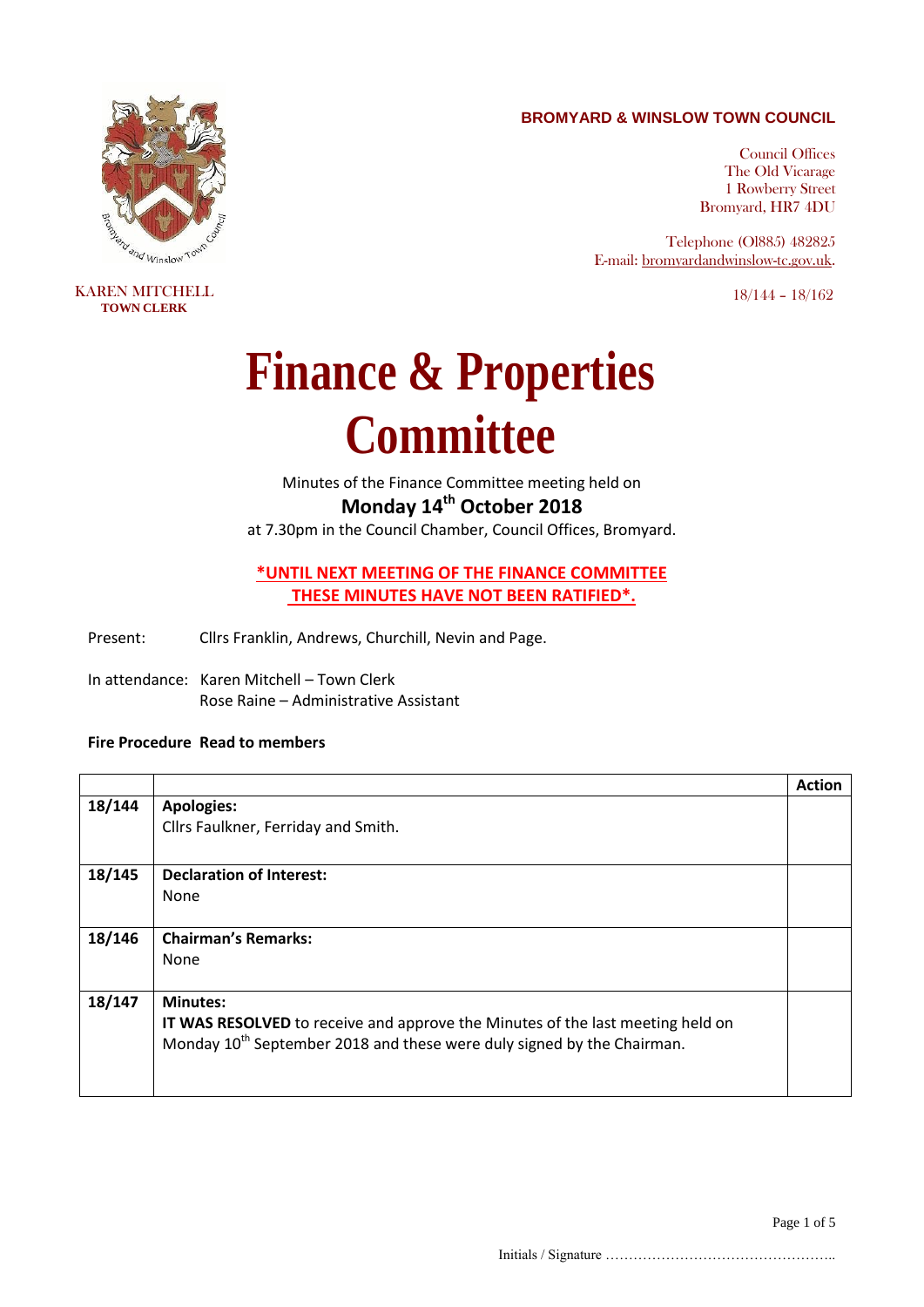| 18/148 | <b>Matters Arising - FOR INFORMATION ONLY:</b>                                             |                                                                                |                        |               |  |  |
|--------|--------------------------------------------------------------------------------------------|--------------------------------------------------------------------------------|------------------------|---------------|--|--|
|        | The Town Clerk reported                                                                    |                                                                                |                        |               |  |  |
|        | she had spoken to the contractors responsible for the repair of the tarmac in<br>$\bullet$ |                                                                                |                        |               |  |  |
|        |                                                                                            | Tenbury Road Car Park to ensure they would return to seal any joints           |                        |               |  |  |
|        | $\bullet$                                                                                  | The Lengthsman had been asked to spray certain areas and to give a report on   |                        |               |  |  |
|        |                                                                                            | the condition of the Bus Shelters. Report pending.                             |                        |               |  |  |
|        |                                                                                            | Waiting for delivery of Commemorative Bench                                    |                        |               |  |  |
|        | $\bullet$                                                                                  | Storage of Market Stalls (18/140) & Heritage Centre Intruder Alarm (18/142) to |                        |               |  |  |
|        | be actioned.                                                                               |                                                                                |                        |               |  |  |
|        |                                                                                            |                                                                                |                        |               |  |  |
| 18/149 | <b>Finance:</b>                                                                            |                                                                                |                        | <b>TC/DTC</b> |  |  |
|        | a)                                                                                         | Income & Expenditure by Budget Heading - September 2018                        |                        |               |  |  |
|        |                                                                                            | IT WAS RESOLVED to accept item a for the month of September 2018.              |                        |               |  |  |
|        |                                                                                            |                                                                                |                        |               |  |  |
|        | <b>Bank Reconciliation - (September)</b><br>b)                                             |                                                                                |                        |               |  |  |
|        |                                                                                            | IT WAS RESOLVED to accept item b for the month of September 2018.              |                        |               |  |  |
|        |                                                                                            |                                                                                |                        |               |  |  |
|        | Top Sheet - September 2018<br>C)                                                           |                                                                                |                        |               |  |  |
|        |                                                                                            | IT WAS RESOLVED to accept item c for the month of September 2018.              |                        |               |  |  |
|        | <b>Accounts for Payment:</b><br>d)                                                         |                                                                                |                        |               |  |  |
|        | A & E Fire & Security                                                                      | Inspection                                                                     | $155.44 + VAT$         |               |  |  |
|        | Safety Signs4Less                                                                          | <b>Toilet Signs</b>                                                            | $19.00 + VAT$          |               |  |  |
|        | <b>Pettifers</b>                                                                           | MISC Expenditure                                                               | 60.91 + VAT            |               |  |  |
|        | <b>Travis Perkins</b>                                                                      | <b>Paint Cemetery Rails</b>                                                    | $40.42 + VAT$          |               |  |  |
|        | <b>Travis Perkins</b>                                                                      | <b>Additional Paint</b>                                                        | $62.12 + VAT$          |               |  |  |
|        | P Nielsen                                                                                  | Annual Sub. Guild of Town Criers                                               | 35.00                  |               |  |  |
|        | Glasdon UK                                                                                 | Lifebuoy & Rope                                                                | $37.15 + VAT$          |               |  |  |
|        | PKF Littlejohn                                                                             | External Audit Fee2017/18                                                      | 800.00                 |               |  |  |
|        |                                                                                            |                                                                                |                        |               |  |  |
|        |                                                                                            | IT WAS RESOLVED to accept item d for the month of September 2018.              |                        |               |  |  |
|        |                                                                                            |                                                                                |                        |               |  |  |
|        | <b>Contracts</b><br>e)                                                                     | Car Park Machines 4 <sup>th</sup> 1/4                                          |                        |               |  |  |
|        | Metric<br>Welsh Water                                                                      |                                                                                | 222.90 + VAT<br>515.41 |               |  |  |
|        | Welsh Water                                                                                | T'Bury Rd Toilets March-Sept 18<br>Old Vic March - Sept                        | 228.26                 |               |  |  |
|        | <b>West Mercia Energy</b>                                                                  | Tenbury Rd - All facilities August                                             | $21.34 + VAT$          |               |  |  |
|        | <b>West Mercia Energy</b>                                                                  | Old Vicarage Electric August                                                   | 212.04 + VAT           |               |  |  |
|        | <b>West Mercia Energy</b>                                                                  | Old Vicarage Gas August                                                        | $86.14 + VAT$          |               |  |  |
|        | <b>West Mercia Energy</b>                                                                  | Heritage Centre Gas August                                                     | $23.64 + VAT$          |               |  |  |
|        | N Power                                                                                    | Streetlights May/June 2018                                                     | $36.55 + VAT$          |               |  |  |
|        | N Power                                                                                    | Streetlights July - September                                                  | $267.08 + VAT$         |               |  |  |
|        | N Power                                                                                    | Streetlight sensor 07-09/18                                                    | $63.85 + VAT$          |               |  |  |
|        | <b>KT Gooch</b>                                                                            | Lease Copier 4 <sup>th</sup> 1/4                                               | $107.00 + VAT$         |               |  |  |
|        | <b>Brian Lane</b>                                                                          | Kempson Players August                                                         | $312 + VAT$            |               |  |  |
|        | <b>Brian Lane</b>                                                                          | Gen Maintenance August                                                         | $1,165 + \text{VAT}$   |               |  |  |
|        | IT WAS RESOLVED to accept item e for the month of September 2018.                          |                                                                                |                        |               |  |  |
|        |                                                                                            |                                                                                |                        |               |  |  |
|        | Report of monthly payments.<br>f)                                                          |                                                                                |                        |               |  |  |
|        |                                                                                            | IT WAS RESOLVED to accept item f for the month of September 2018.              |                        |               |  |  |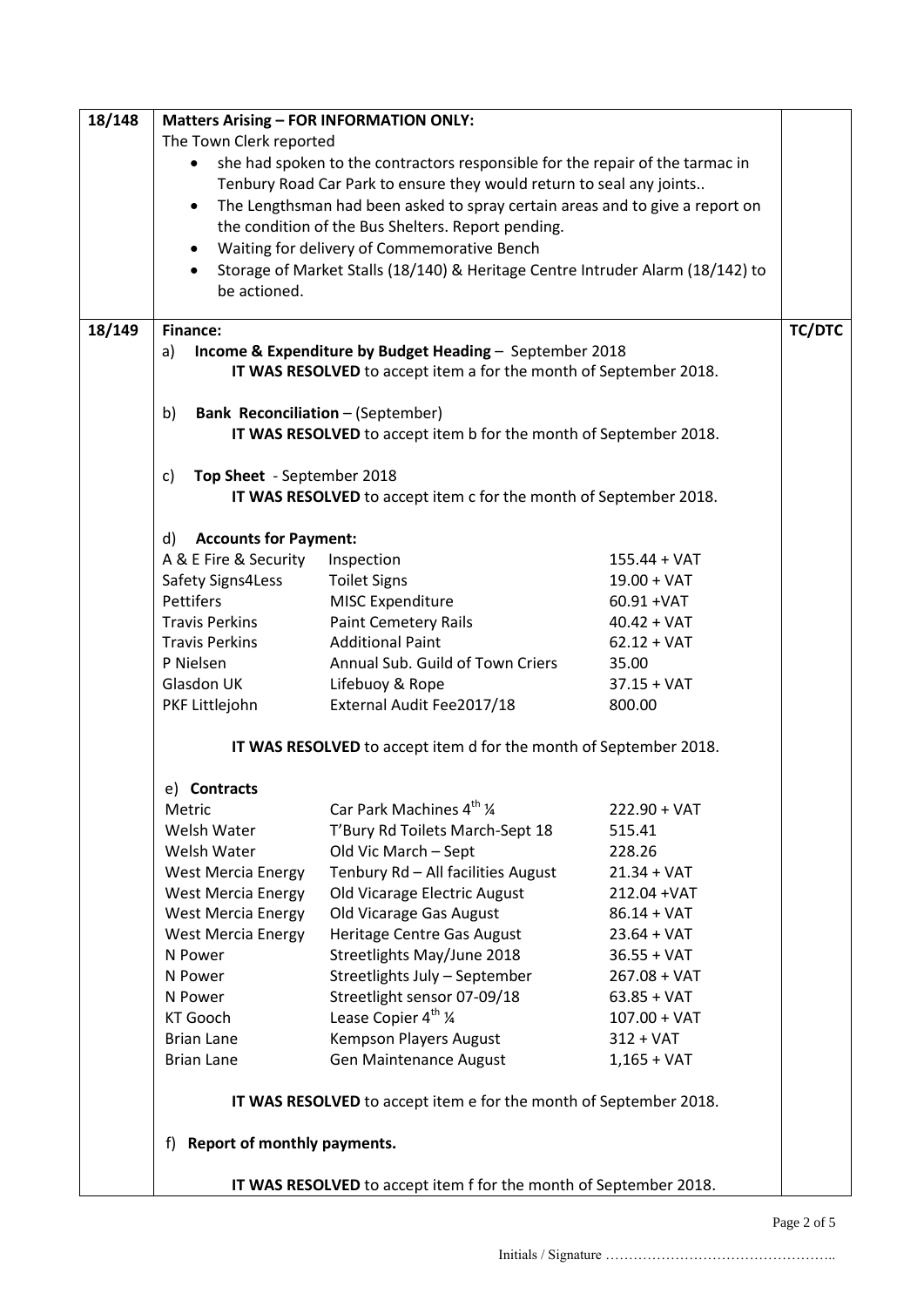| 18/150 | <b>SLCC Training</b>                                                                             | <b>TC/DTC</b> |
|--------|--------------------------------------------------------------------------------------------------|---------------|
|        | The Town Clerk and her Deputy are to attend a training session run by the Society of             |               |
|        | Local Council Clerks on Wednesday 24 <sup>th</sup> October, at a cost of £129.00 (including VAT) |               |
|        |                                                                                                  |               |
|        | IT WAS RESOLVED to approve payment for both employees to attend the course.                      |               |
|        |                                                                                                  |               |
| 18/151 | Car Parking on 17 <sup>th</sup> November 2018:                                                   | <b>TC/DTC</b> |
|        | The Chairman of Council had asked that consideration be given to free car parking in             |               |
|        | both car parks on the $17th$ November 2018 when the Bromyard Christmas Lights are to             |               |
|        | be switched on.                                                                                  |               |
|        | IT WAS RESOLVED that parking charges be waived for both car parks (Tenbury Road                  |               |
|        | and Rowberry Street) all day on 17 <sup>th</sup> November 2018.                                  |               |
|        |                                                                                                  |               |
| 18/152 | <b>Report on Repairs and Renewals + Lengthsman</b>                                               | <b>TC</b>     |
|        | The TC reported                                                                                  |               |
|        | A further fence panel had been damaged in the reserved section of the<br>$\bullet$               |               |
|        | Rowberry Street Car Park. Handyman to replace.                                                   |               |
|        | A meeting had been arranged with the Chair and Vice Chair of Finance &<br>$\bullet$              |               |
|        | properties to discuss the details of the repairs programme.                                      |               |
| 18/153 | <b>External Auditor Report:</b>                                                                  | <b>TC/DTC</b> |
|        | The Clerk informed members the External Auditor, PKF Littlejohn, had written to                  |               |
|        | explain why they had failed to complete the annual review and had thereby not yet                |               |
|        | issued the necessary certification. Partly due to pressure of work at PKF and partly due         |               |
|        | to the submission of a challenge from a local resident it was unlikely the certificate           |               |
|        | would be issued in the short term. All documentation requested by PKF had been                   |               |
|        | submitted.                                                                                       |               |
|        | <b>Noted</b>                                                                                     |               |
| 18/154 | <b>Budget 2019/20</b>                                                                            | <b>TC</b>     |
|        | Members reviewed the first draft of the Budget for 2019/20.                                      |               |
|        | i. The Chairman of Council requested that consideration be made for an Allowance of              |               |
|        | perhaps £500 per annum for future Deputy Mayors. The Town Clerk advised that                     |               |
|        | while payment of an allowance was permissible for a Mayor it did not apply to a                  |               |
|        | Deputy Mayor. The meeting was informed the Deputy Mayor should submit claims                     |               |
|        | for any expenses incurred.                                                                       |               |
|        | ii. There was discussion on the addition of funds to cover Mayoral Insignia,                     |               |
|        | photographs etc                                                                                  |               |
|        | iii. Members considered a quotation from Mr. Rob Wilks for floral decorations for 2019           |               |
|        | to the sum of £4,773.00; this was approximately £100 more than 2018 and covered                  |               |
|        | the installation, watering and care of the hanging baskets. Planting and care of the             |               |
|        | troughs would incur an additional price which Mr Wilks would make known in due                   |               |
|        | course.                                                                                          |               |
|        | IT WAS RESOLVED to recommend to Full Council that the quotation from Mr Wilks                    |               |
|        | be approved in the sum of £4,773.00 and included in the 2019/20 budget.                          |               |
| 18/155 | <b>Health and Safety</b>                                                                         | <b>TC</b>     |
|        | The Chairman reported that he and the Vice-Chair were of the opinion that the revised            |               |
|        | draft of the Policy and Handbook received from Ellis Whittam were not yet worth                  |               |
|        | presenting to this committee.                                                                    |               |
|        | IT WAS RESOLVED that the Chair and Vice Chair, together with the Town Clerk, have a              |               |
|        | further meeting/correspondence with Ellis Whittam.                                               |               |
|        |                                                                                                  |               |

Initials / Signature …………………………………………..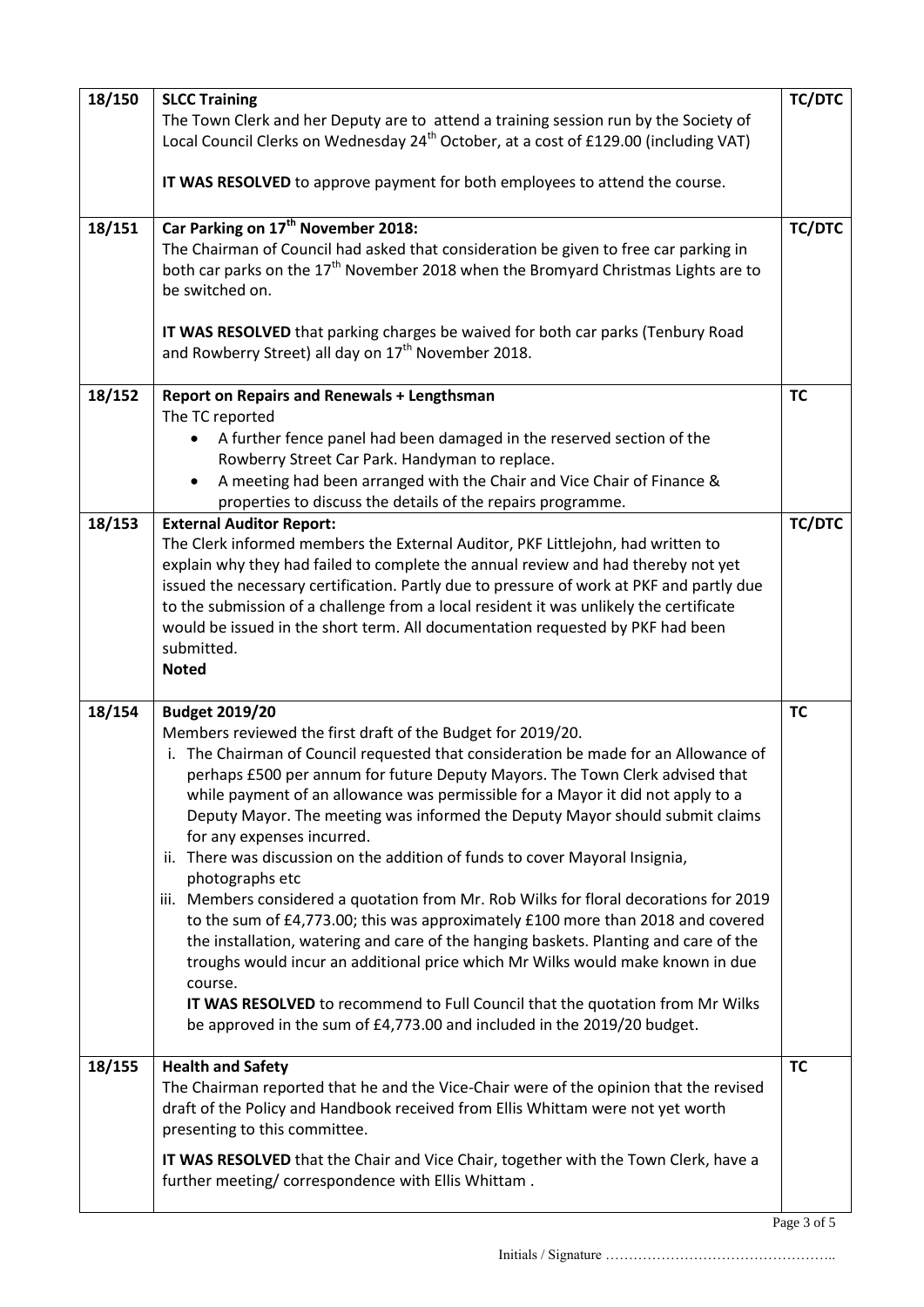| 18/156 | <b>Update on Tenbury Road Car Park Toilets</b>                                                                                                                                                                                                                                                                           |            |
|--------|--------------------------------------------------------------------------------------------------------------------------------------------------------------------------------------------------------------------------------------------------------------------------------------------------------------------------|------------|
|        | Members considered a report on the background to the closure of the Tenbury Road<br>Toilets; though one quotation had been received it was hoped further quotations from                                                                                                                                                 |            |
|        | prospective cleaning companies would be forthcoming. The Town Clerk and the Deputy<br>Town Clerk had arranged to meet with the representative from Balfour Beatty                                                                                                                                                        |            |
|        | previously responsible for the cleaning of the toilets to discuss issues. The matter would                                                                                                                                                                                                                               |            |
|        | be reported to full council.                                                                                                                                                                                                                                                                                             |            |
| 18/157 | <b>Report on repairs for Churchyard Wall</b>                                                                                                                                                                                                                                                                             | <b>DTC</b> |
|        | The Deputy Town Clerk and Cllr. Smith met to discuss the survey report and various<br>quotations received in relation to these repairs. A report was attached for information.<br>Members were advised that discussions with the Vicar, the Diocese and Herefordshire<br>Council Planning Department would be conducted. |            |
|        | IT WAS RESOLVED that Full Council be recommended to approve acceptance of the<br>quotation from Stone Lime Oak Works to cover sections A and B on the map previously<br>supplied.                                                                                                                                        |            |
| 18/158 | Vandalism:                                                                                                                                                                                                                                                                                                               |            |
|        | Life Buoy at Broadbridge - it was noted by the handyman during his regular checks that<br>this was missing. The DTC has (under Financial Regulations) purchased a replacement as                                                                                                                                         |            |
|        | a matter of urgency and this has been fitted at a cost of £37.15 + VAT. The local police                                                                                                                                                                                                                                 |            |
|        | had been advised.                                                                                                                                                                                                                                                                                                        |            |
|        | <b>Lock to cellar</b> – the TC advised that for the $4th$ time someone had attempted to damage<br>or remove the padlock to the cellar                                                                                                                                                                                    |            |
|        | Noted.                                                                                                                                                                                                                                                                                                                   |            |
|        |                                                                                                                                                                                                                                                                                                                          |            |
|        |                                                                                                                                                                                                                                                                                                                          |            |
| 18/159 | <b>Purchase of Grit/Salt Bins</b>                                                                                                                                                                                                                                                                                        | <b>DTC</b> |
|        | Following two resolutions, (Finance & Properties and Burial Committee) the DTC had<br>attempted to purchase four 100 ltr. Salt/grit bins from                                                                                                                                                                            |            |
|        | Screwfix. The company only accept card payments or cash taken to the nearest<br>depot at which point they will dispatch the 4 items to that depot for collection.                                                                                                                                                        |            |
|        | The amount involved would be £299.96 + VAT<br>Glasdon - 4 x 90ltr at a cost of £397.80 + VAT - + an additional £14.66 each for<br>$\bullet$                                                                                                                                                                              |            |
|        | a "ground fixing kit"<br>Derbyshire Aggregates - 4 x 170 ltr grit bins at a cost of £329.83 delivered.<br>$\bullet$<br>Salt is to be purchased separately.                                                                                                                                                               |            |
|        | The TC to investigate procurement of a Debit card for future use.                                                                                                                                                                                                                                                        |            |
|        | IT WAS RESOLVED that the quotation from Derbyshire Aggregates be accepted.                                                                                                                                                                                                                                               |            |
| 18/160 | <b>Tenant Notice</b>                                                                                                                                                                                                                                                                                                     |            |
|        | Members were advised that the tenants who rent office 3 on the second floor (Amber                                                                                                                                                                                                                                       |            |
|        | Accountants) have given one month's notice, from 1 <sup>st</sup> October 2018 of their intention<br>to vacate the building.                                                                                                                                                                                              |            |
|        | <b>Noted</b>                                                                                                                                                                                                                                                                                                             |            |
| 18/161 | <b>Part 2 Private and Confidential</b>                                                                                                                                                                                                                                                                                   |            |
|        | "Pursuant to section 1 (2) of the Public Bodies (admission to Meetings) Act 1960 IT                                                                                                                                                                                                                                      |            |
|        | WAS RESOLVED that because of the confidential nature of the business to be                                                                                                                                                                                                                                               |            |
|        | transacted the public and the press leave the meeting during consideration of<br>quotations for repairs to sash windows:                                                                                                                                                                                                 |            |